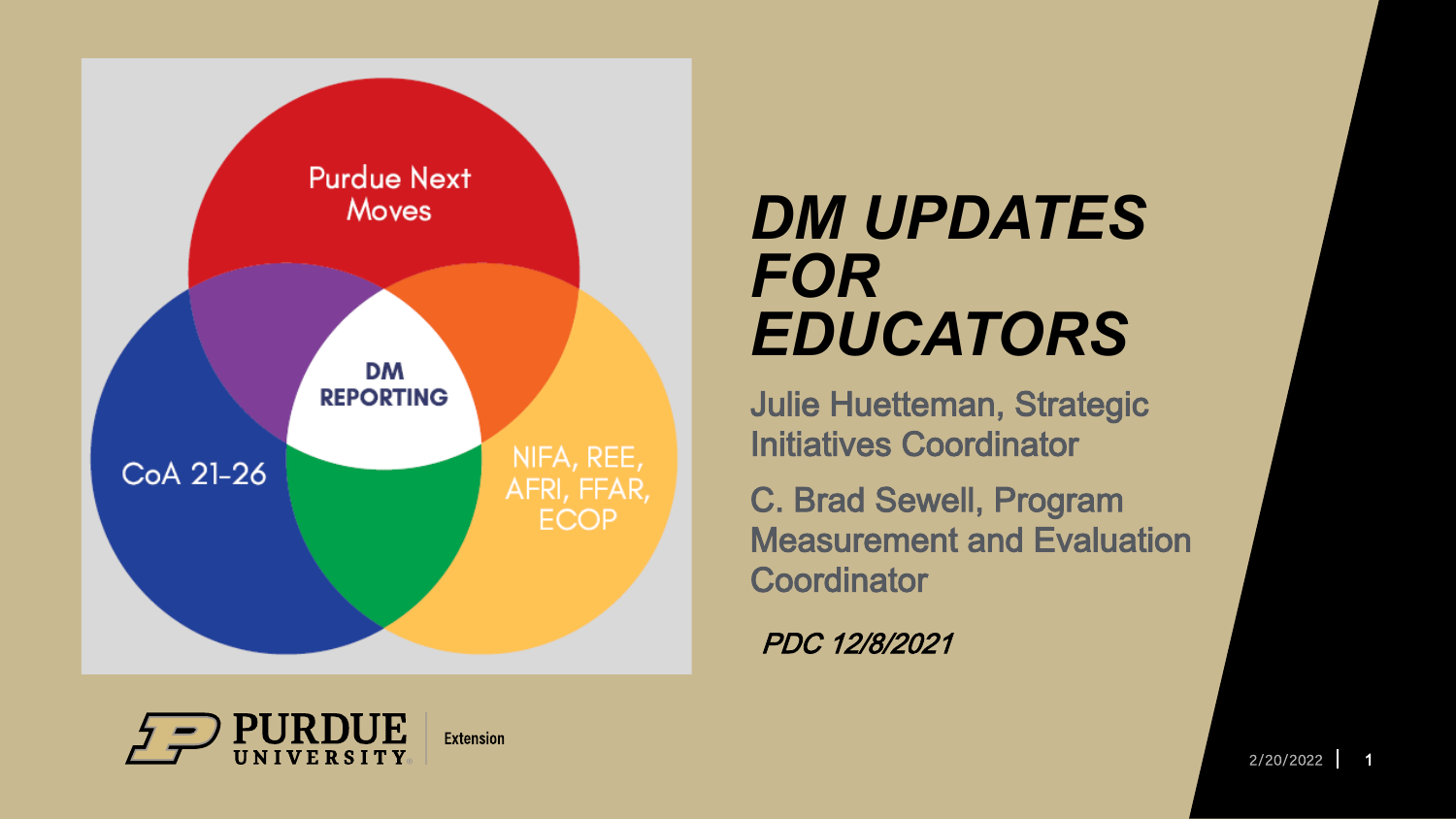## Almost…

### Thanks for your patience!

- Other Activities screen is available.
- Learning Events & Impact Statements screens are nearly ready.

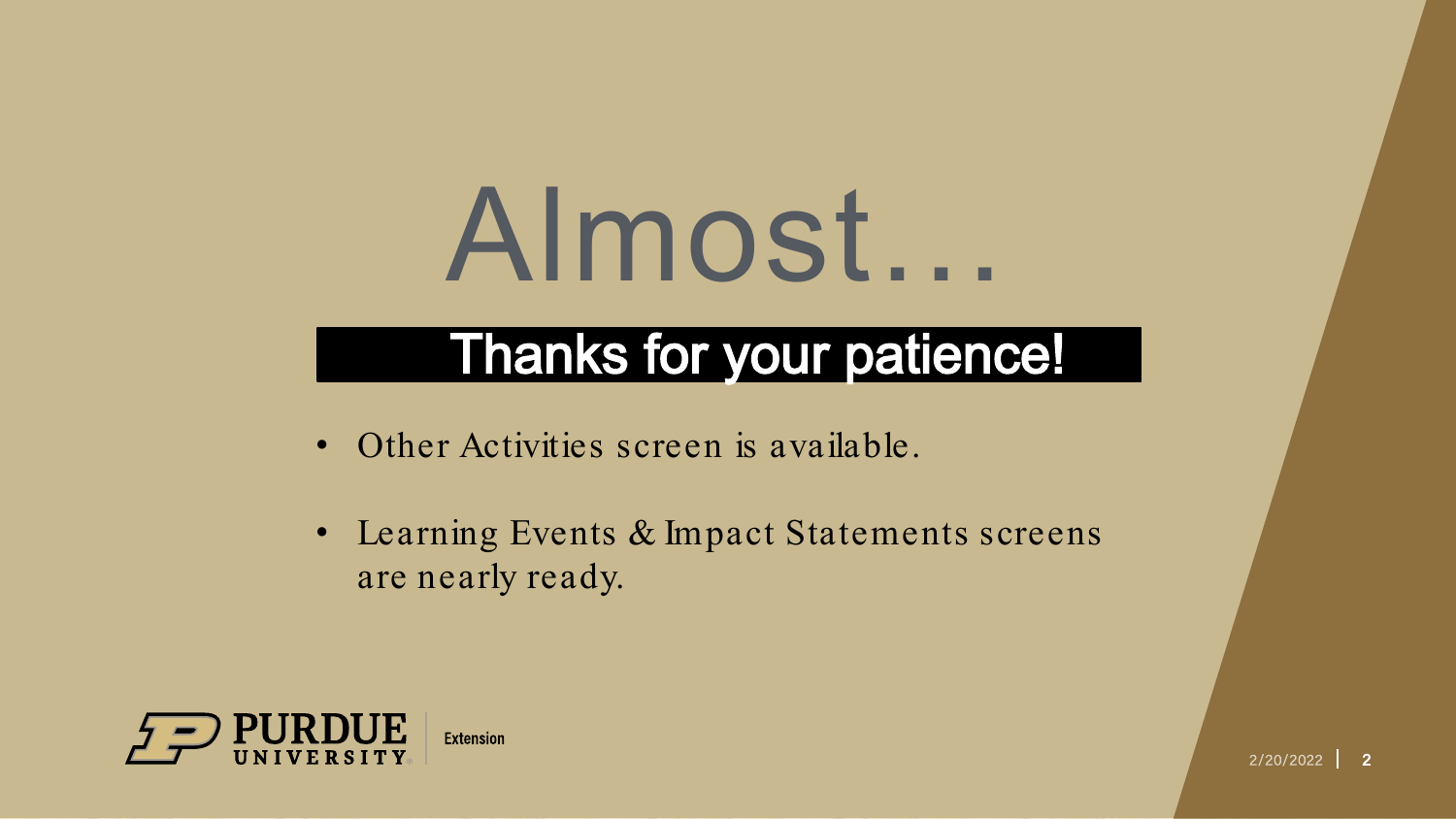# The HUB<br>https://extension.purdue.edu/hub/

|             | Home                    | <b>Business</b> |                                         | Diversity, Equity, & Inclusion                                                                                                                          | <b>Evaluation</b>                                    | <b>Education Store</b> |     |                   | Communications | Leam |
|-------------|-------------------------|-----------------|-----------------------------------------|---------------------------------------------------------------------------------------------------------------------------------------------------------|------------------------------------------------------|------------------------|-----|-------------------|----------------|------|
|             | <b>Staff Directory</b>  |                 | <b>Faculty &amp; Specialists</b>        | <b>County Support</b>                                                                                                                                   | <b>Annual Report</b>                                 |                        | ces | <b>PCARET</b>     | Login          |      |
|             |                         |                 |                                         |                                                                                                                                                         | <b>CITI &amp; Research</b>                           |                        |     |                   |                |      |
|             |                         |                 | Home > Digital Measures & Demographics  |                                                                                                                                                         | <b>Evaluation Training &amp;</b>                     |                        |     |                   |                |      |
|             |                         |                 |                                         |                                                                                                                                                         | <b>Resources</b>                                     |                        |     |                   |                |      |
|             |                         |                 |                                         | Digital Measures & Demogra                                                                                                                              | <b>Digital Measures &amp;</b><br><b>Demographics</b> |                        |     |                   |                |      |
|             |                         |                 |                                         |                                                                                                                                                         | Logic Models                                         |                        |     |                   |                |      |
|             | <b>Digital Measures</b> |                 |                                         | Purdue Extension's Specialists and Educators ar                                                                                                         | Performance Review (staff                            |                        |     | their activities. |                |      |
|             |                         |                 |                                         | Digital Measures (DM) is the system we use to report administration                                                                                     | only)                                                |                        |     |                   |                |      |
|             |                         |                 | screens are hidden.                     | You are not able to enter any data. DM reports are available.<br>Instructions for Extension Educators (scroll down to the Extension Educators "button") |                                                      |                        |     |                   |                |      |
|             |                         |                 |                                         | Instructions for Extension Specialists (scroll down to the Extension Specialists "button")                                                              |                                                      |                        |     |                   |                |      |
|             |                         |                 | <b>DM Virtual Office Hours</b>          |                                                                                                                                                         |                                                      |                        |     |                   |                |      |
|             |                         |                 | No office hours scheduled as this time. |                                                                                                                                                         |                                                      |                        |     |                   |                |      |
|             |                         |                 |                                         | Please email DMhelp@lists.purdue.edu if you have questions.                                                                                             |                                                      |                        |     |                   |                |      |
| <b>JUE</b>  | <b>Demographics</b>     |                 |                                         |                                                                                                                                                         |                                                      |                        |     |                   |                |      |
| <b>SITY</b> | New information coming. |                 |                                         |                                                                                                                                                         |                                                      |                        |     |                   |                |      |
|             |                         |                 |                                         | USDA Guidance and Purdue Extension Instructions for Demographic Data Collection                                                                         |                                                      |                        |     |                   |                |      |



Surveys - TBD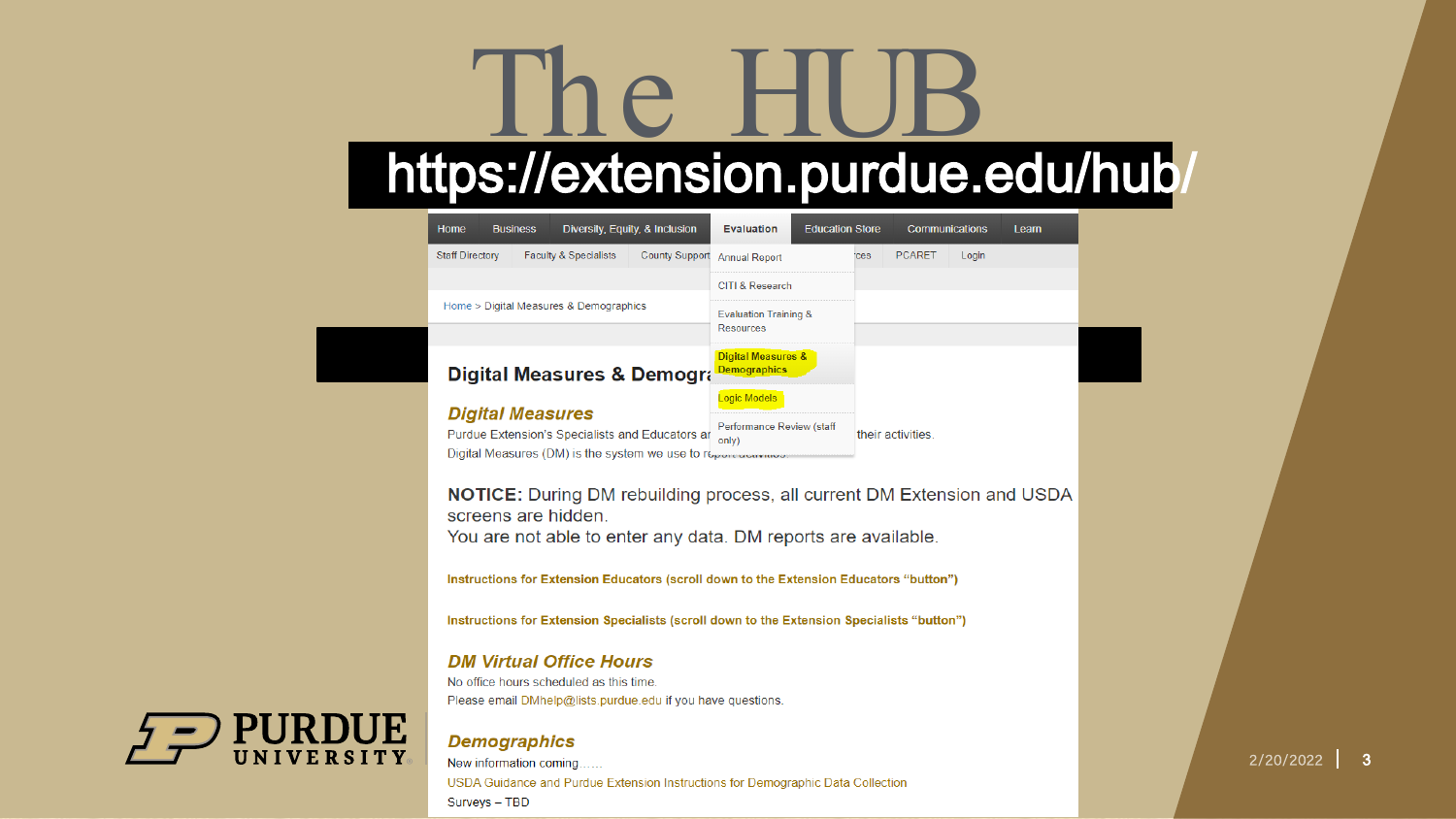### CoADM s it e https://ag.purdue.edu/arge/digitalmeasures/



**College of Agriculture** 

HOME

#### **Digital Measures**

Digital Measures is a web-based activity reporting system used to collect and report information about teaching, research and extension accomplishments of faculty, extension specialists and extension educators in an easy-to-use digital format.

#### **Login (BoilerKey Required)**



? Help Entering Data

**Help Retrieving Data** 7

2/20/2022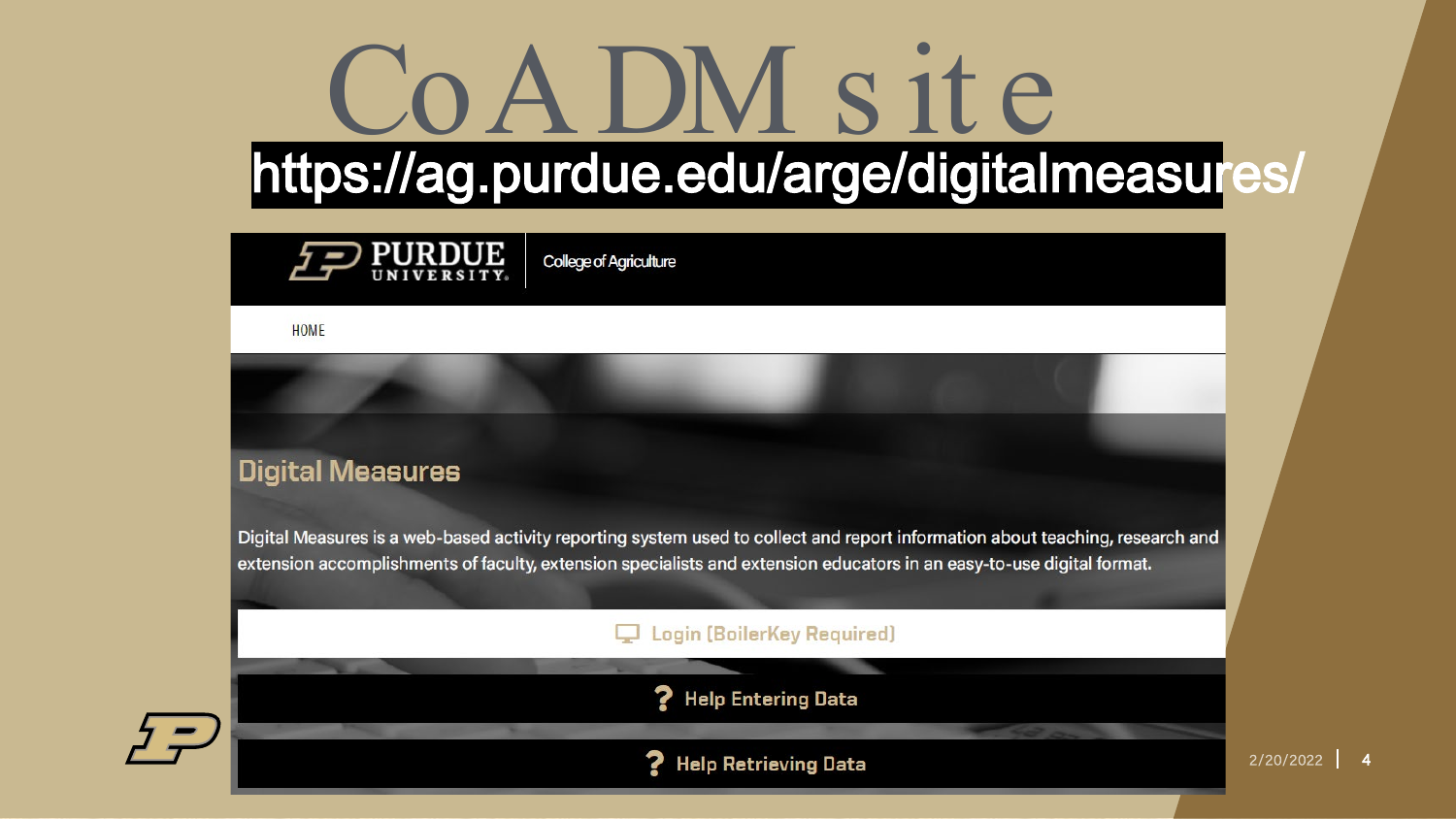### https://ag.purdue.edu/arge/digitalmeasures/

#### Putting data in

Digital Measures makes it easy to capture data once and use unlimited times to fulfill all of your reporting needs. When your information isn't readily available, we miss essential opportunities to promote achievements. Collectively, you help us communicate successes, attract students and funding and create annual reports.

| <b>Faculty</b>             | <b>Extension Specialists</b> |  |  |  |  |
|----------------------------|------------------------------|--|--|--|--|
| <b>Vet Med &amp; HHS</b>   | <b>Extension Educators</b>   |  |  |  |  |
| PURDUE<br><b>Extension</b> | 2/20/2022<br>$5\overline{5}$ |  |  |  |  |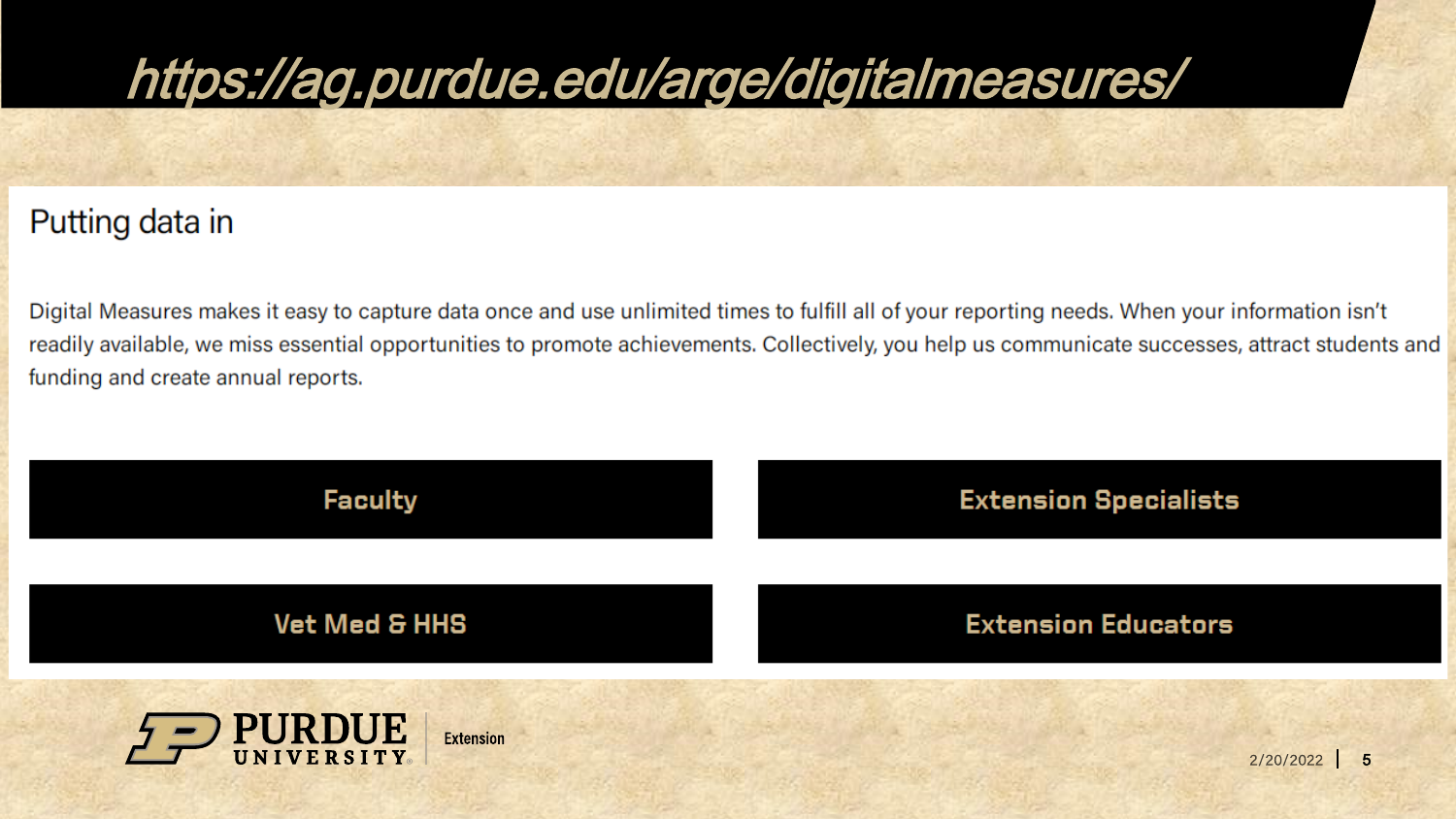

Getting data out

Stories give data character, and powerful data gives stories context. Understanding faculty and extension achievements enable us to promote key successes to the public and stakeholders.

**CV-Based Reports** 

**Annual Activity Review Reports** 

**USDA/NIFA & Extension Reports** 



**Extension**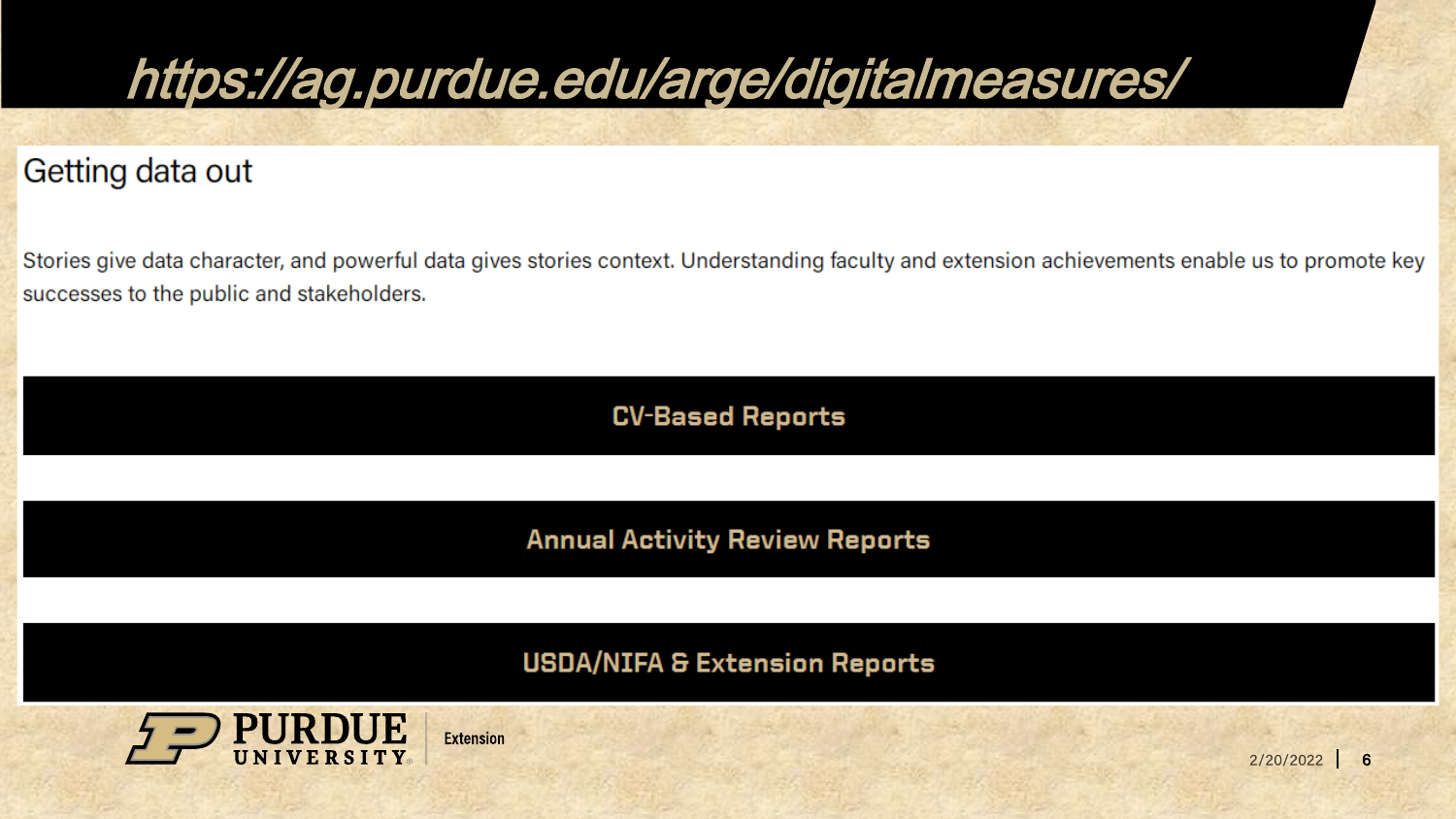### https://ag.purdue.edu/arge/digitalmeasdueatextensi

**College of Agriculture** 

**HOME** 

**N** HOME > EXTENSION EDUCATORS

**PURDUE** 

#### **Extension Educators**

#### **ANNOUNCEMENTS**

**NOTICE:** During the DM rebuilding process, current Extension and USDA screens are hidden. You are not able to enter any data. DM reports are available.

The new OTHER ACTIVITIES screen is available! 11/10/2021 - https://extension.purdue.edu/hub/new-dm-other-activities-screenready-for-data-entry/

#### Digital Measures (DM) UPDATES

Join us for open DM sessions via ZOOM = 11/16 and 11/23

Take part in DM updates at PDC =  $12/8$ 

Details here: https://extension.purdue.edu/hub/scheduled-events-for-communicating-dm-updates/

-----------------------

DM Updates: Fall Statewide Area Meeting - 11/8/2021 (slides)

 $2/20/2022$  7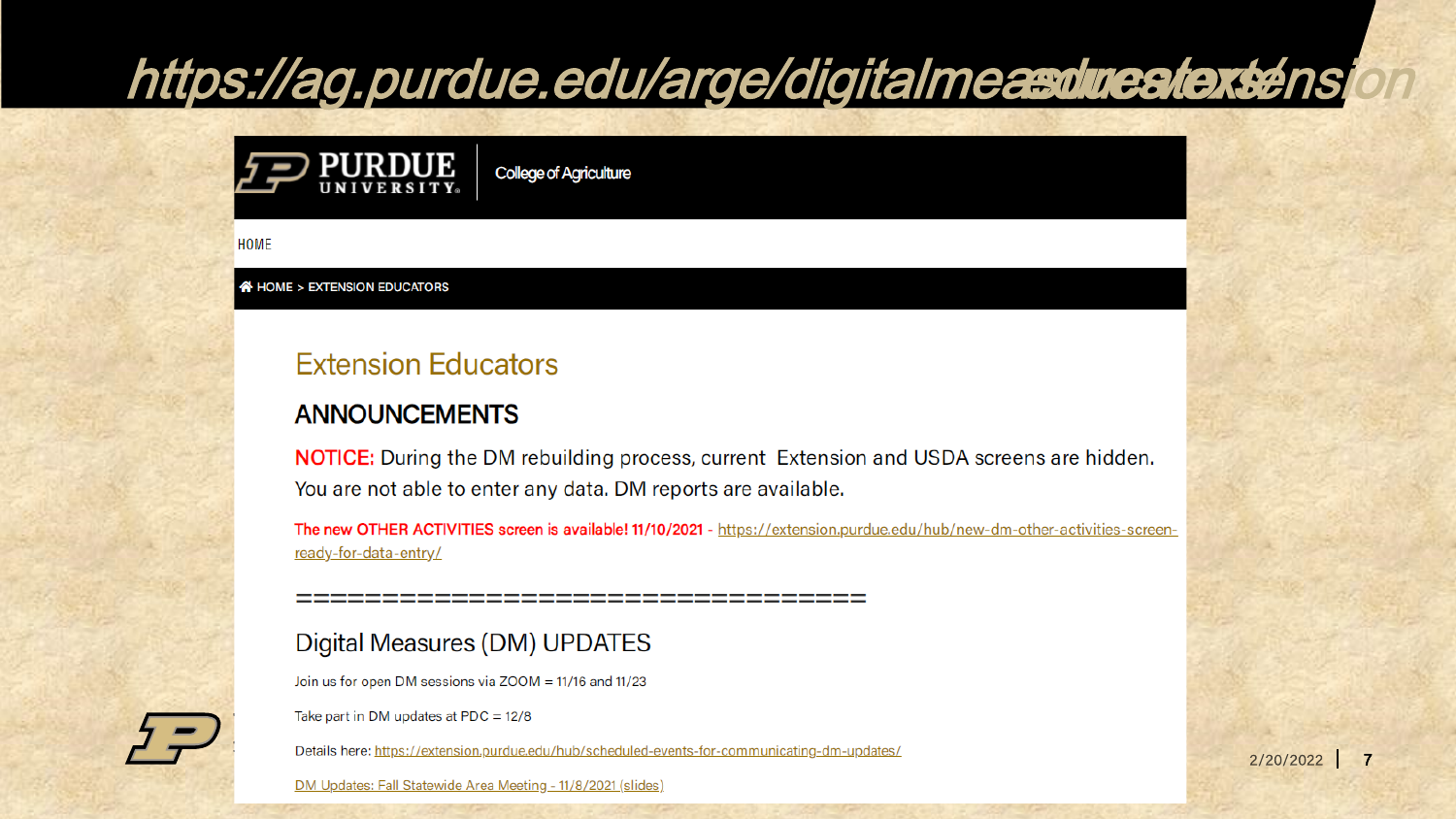

### **-Learning Events**

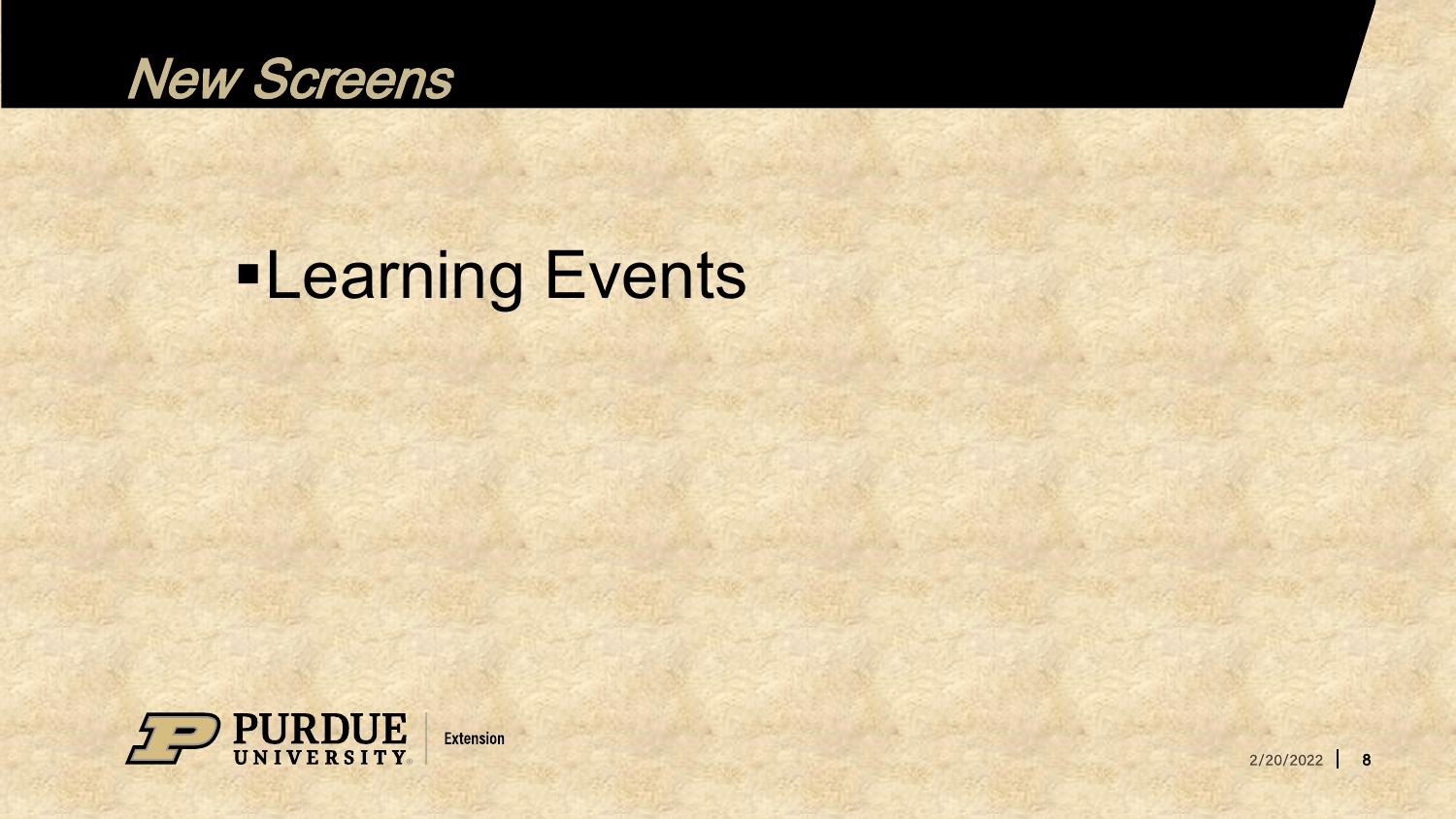#### YOUTH DEMOGRAPHICS

Location:

UNIVE

**Demographics** 

**UNIVERSITY** 

County: the country of the country of the country of the country of the country of the country of the country of the country of the country of the country of the country of the country of the country of the country of the

You have been given this survey because you have participated in a Purdue Extension program. Your answers are important, and they will be kept private. But, if you don't want to fill out the survey, you don't have to or if there is a question you don't want to answer, you can leave it blank. There are no right or wrong answers, so please answer all questions honestly. Thank you.

1. What is your race/ethnicity? (select all that apply) □ Hispanic, Latino, Latinx, or Spanish □ Middle Eastern or North African  $\Box$  White □ Black or African American  $\Box$  Asian □ American Indian or Alaska Native (Tribe or Tribes: □ Native Hawaiian or Other Pacific Islander  $\Box$  Some other race, ethnicity, or origin ( □ I don't know, or I prefer not to answer 2. Which best describes your gender?  $\circ$  Female (girl)  $\bigcirc$  Male (boy)  $\bigcirc$  Non-Binary (not a girl or a boy)  $\bigcirc$  Other (expansion of  $\bigcirc$  $\bigcirc$  Prefer not to answer 3. What is your age?  $\bigcirc$  Under 18  $\bigcirc$  18 or older  $\bigcirc$  Prefer not to answer

Extension

#### **Surveys**

- Youth
- Adult
- PDF (Paper)
- Qualtrics (QSF)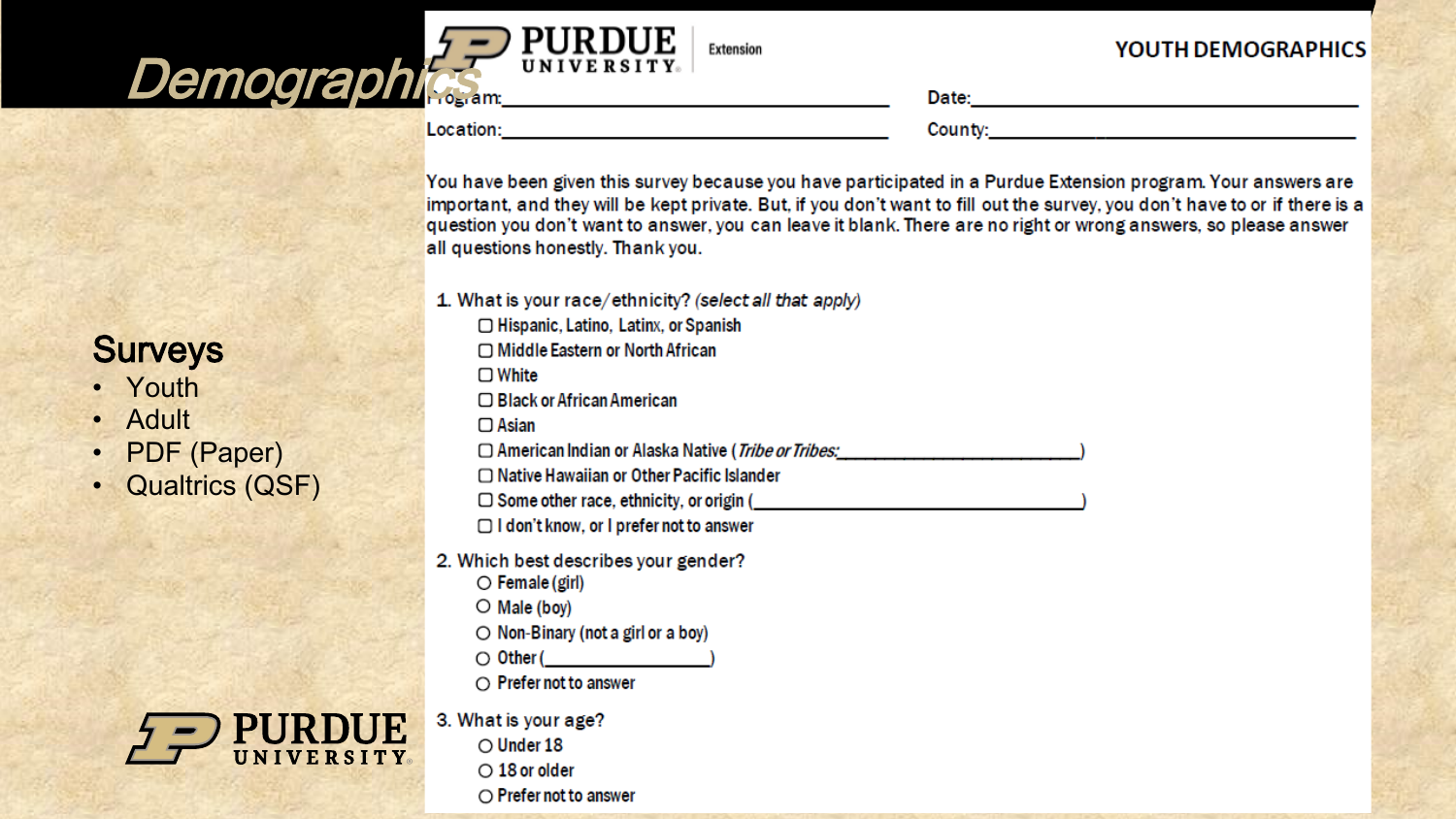

Extension

#### **ADULT DEMOGRAPHICS**

**Location: Example 2018** 

County: the country of the country of the country of the country of the country of the country of the country of the country of the country of the country of the country of the country of the country of the country of the

Purdue Extension programs are open to everyone. We are required to report race, ethnicity, and gender of program participants to the U.S. Department of Agriculture (USDA). Only total numbers across all programs are reported so USDA will not be able to identify your individual responses. Your responses are voluntary and help Purdue Extension improve its programming. Thank you.

1. What is your race/ethnicity? (select all that apply) □ Hispanic, Latino, Latinx, or Spanish □ Middle Eastern or North African  $\Box$  White □ Black or African American  $\Box$  Asian □ American Indian or Alaska Native (*Tribe or Tribes:* □ Native Hawaiian or Other Pacific Islander  $\Box$  Some other race, ethnicity, or origin ( $\Box$  $\Box$  I don't know, or I prefer not to answer 2. Which best describes your gender?  $\bigcirc$  Female  $\bigcirc$  Male  $\bigcirc$  Non-Binary  $\bigcirc$  Other ( )  $\bigcirc$  Prefer not to answer 3. What is your age?  $\bigcirc$  Under 18  $\bigcirc$  18 or older  $\bigcirc$  Prefer not to answer

#### **Surveys**

- Youth
- Adult
- PDF (Paper)
- Qualtrics (QSF)

| <b>PURDUE</b> |  |
|---------------|--|
| UNIVERSITY    |  |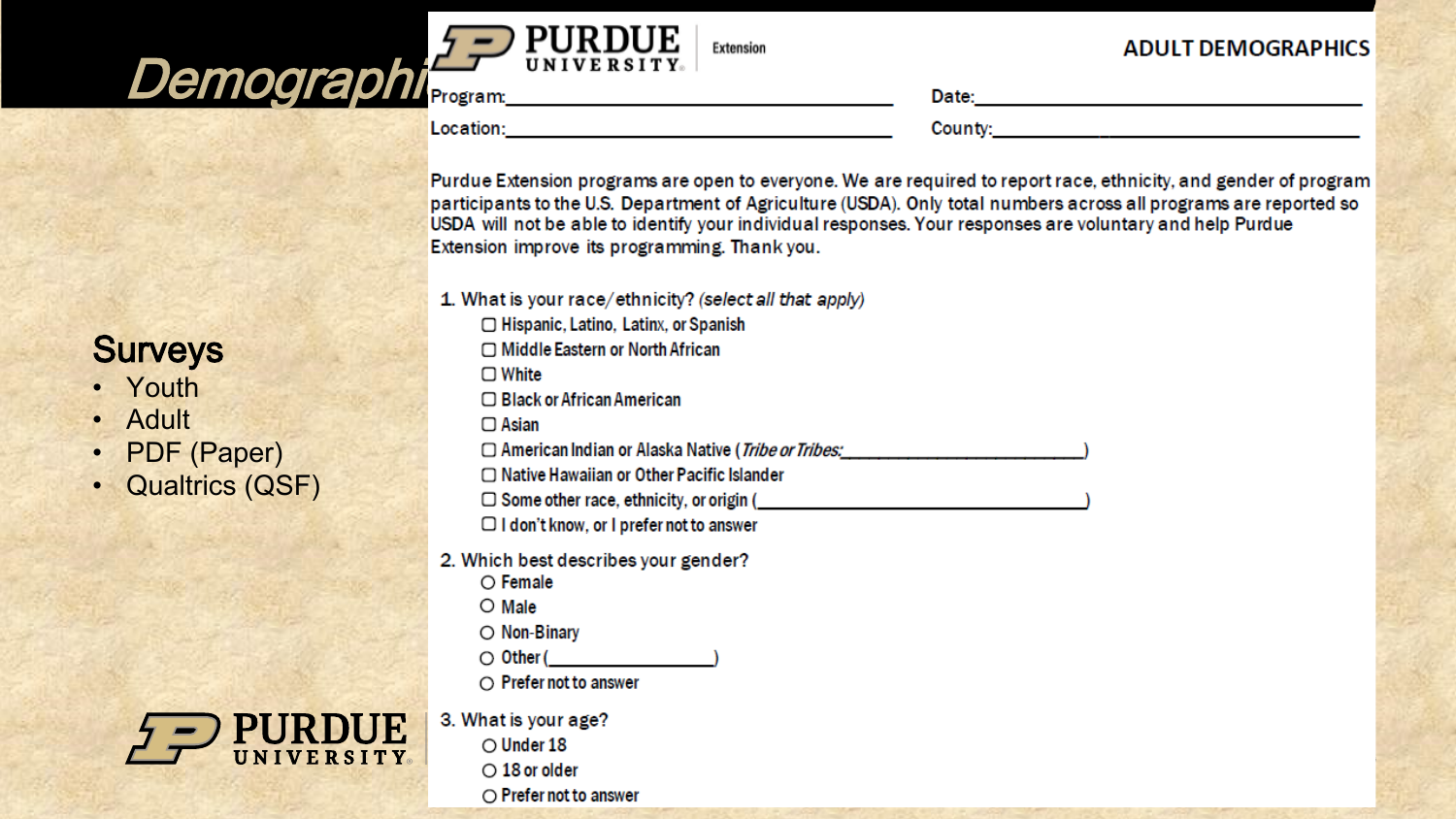### Report Demographics in Digital Measures

Compilation of demographic survey data

- **Sort completed surveys by youth and adult** 
	- Count the number of youth and the number of adults who completed the demographic survey.
	- Enter totals for youth and adults in DM "Number of individuals who self-report demographics (race/ethnicity/gender)"
- **Tabulate ethnicity & race information (youth / adult)** 
	- Compile open responses "Tribe" and "Some other race"
	- Count number of individuals reporting 2 or more races (do not include ethnicities)
- **Tabulate gender (youth / adult)** 
	- Document Gender total numbers of responses
	- Compile open response "Other"

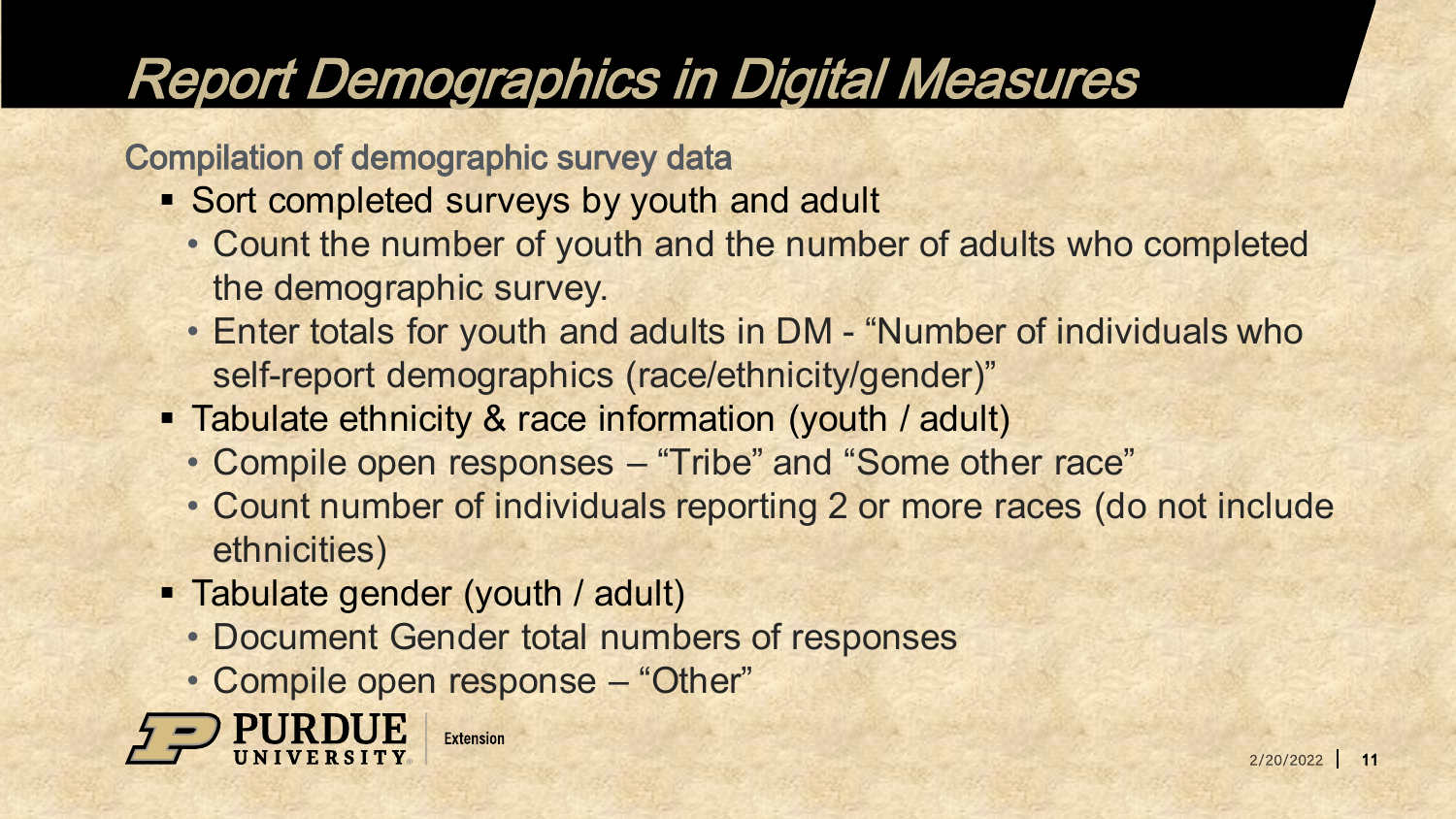

Extension

#### **ADULT DEMOGRAPHICS**

12

**Location:** the contract of the contract of the contract of the contract of the contract of the contract of the contract of the contract of the contract of the contract of the contract of the contract of the contract of th

County: the country of the country of the country of the country of the country of the country of the country of the country of the country of the country of the country of the country of the country of the country of the

Purdue Extension programs are open to everyone. We are required to report race, ethnicity, and gender of program participants to the U.S. Department of Agriculture (USDA). Only total numbers across all programs are reported so USDA will not be able to identify your individual responses. Your responses are voluntary and help Purdue Extension improve its programming. Thank you.

1. What is your race/ethnicity? (select all that apply) □ Hispanic, Latino, Latinx, or Spanish □ Middle Eastern or North African  $\Box$  White □ Black or African American  $\Box$  Asian □ American Indian or Alaska Native (*Tribe or Tribes:* □ Native Hawaiian or Other Pacific Islander  $\Box$  Some other race, ethnicity, or origin ( $\Box$  $\Box$  I don't know, or I prefer not to answer 2. Which best describes your gender?  $\bigcirc$  Female  $\bigcirc$  Male  $\bigcirc$  Non-Binary  $\bigcirc$  Other (expansion of  $\bigcirc$  $\bigcirc$  Prefer not to answer 3. What is your age?  $\bigcirc$  Under 18  $\bigcirc$  18 or older  $\bigcirc$  Prefer not to answer

#### **Surveys**

- Youth
- Adult
- PDF (Paper)
- Qualtrics (QSF)

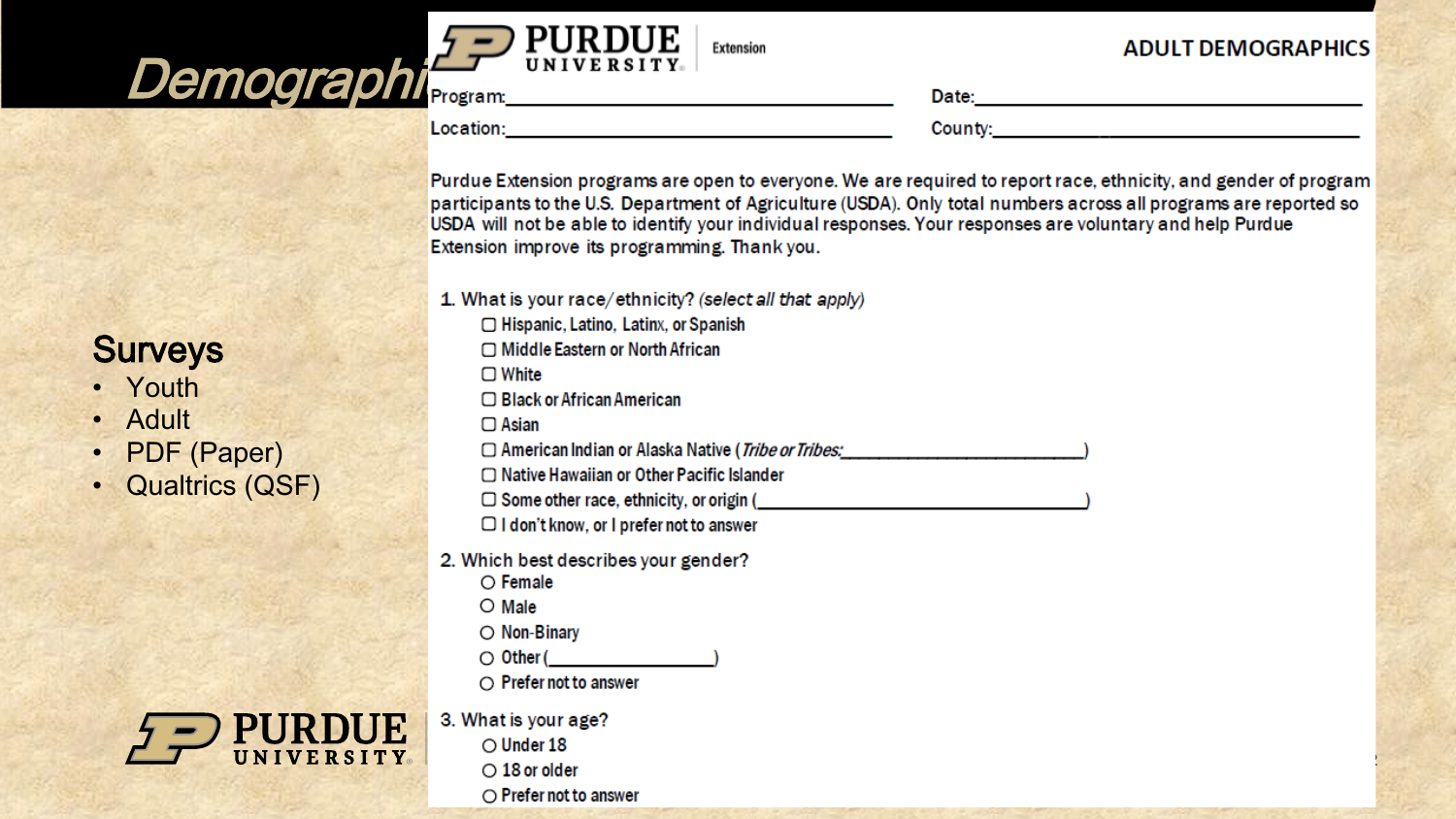### Demograph

#### DM Learning **Events**

- Youth
- Adult
- Match demographic surveys



| Race/Ethnicity                         |                                                 |                                       |  |  |  |  |
|----------------------------------------|-------------------------------------------------|---------------------------------------|--|--|--|--|
| Hispanic, Latino, Latinx, or Spanish   | Middle Eastern or North African                 |                                       |  |  |  |  |
| 123                                    | 123                                             |                                       |  |  |  |  |
|                                        |                                                 |                                       |  |  |  |  |
| White                                  | <b>Black or African American</b>                | Asian                                 |  |  |  |  |
| 123                                    | 123                                             | 123                                   |  |  |  |  |
|                                        |                                                 |                                       |  |  |  |  |
| American Indian or Alaskan Native      | Native Hawaiian or Other Pacific Islander       | Some other race, ethnicity, or origir |  |  |  |  |
| 123                                    | 123                                             | 123                                   |  |  |  |  |
|                                        |                                                 |                                       |  |  |  |  |
| don't know, or I prefer not to answer  |                                                 |                                       |  |  |  |  |
| 123                                    |                                                 |                                       |  |  |  |  |
|                                        |                                                 |                                       |  |  |  |  |
| Tribe(s) responses                     | Some other race, ethnicity, or origin responses |                                       |  |  |  |  |
| <b>ABC</b>                             | <b>ABC</b>                                      |                                       |  |  |  |  |
|                                        |                                                 |                                       |  |  |  |  |
| # of individuals reporting two or more |                                                 |                                       |  |  |  |  |
| races                                  |                                                 |                                       |  |  |  |  |
| 123                                    |                                                 |                                       |  |  |  |  |
|                                        |                                                 |                                       |  |  |  |  |
| Gender                                 |                                                 |                                       |  |  |  |  |
| Female                                 | Male                                            | Non-Binary                            |  |  |  |  |
| 123                                    | 123                                             | 123                                   |  |  |  |  |
|                                        |                                                 |                                       |  |  |  |  |
| Other                                  | Prefer not to answer                            |                                       |  |  |  |  |
| 123                                    | 123                                             |                                       |  |  |  |  |
| Other responses                        |                                                 |                                       |  |  |  |  |
| ABC                                    |                                                 |                                       |  |  |  |  |
|                                        |                                                 |                                       |  |  |  |  |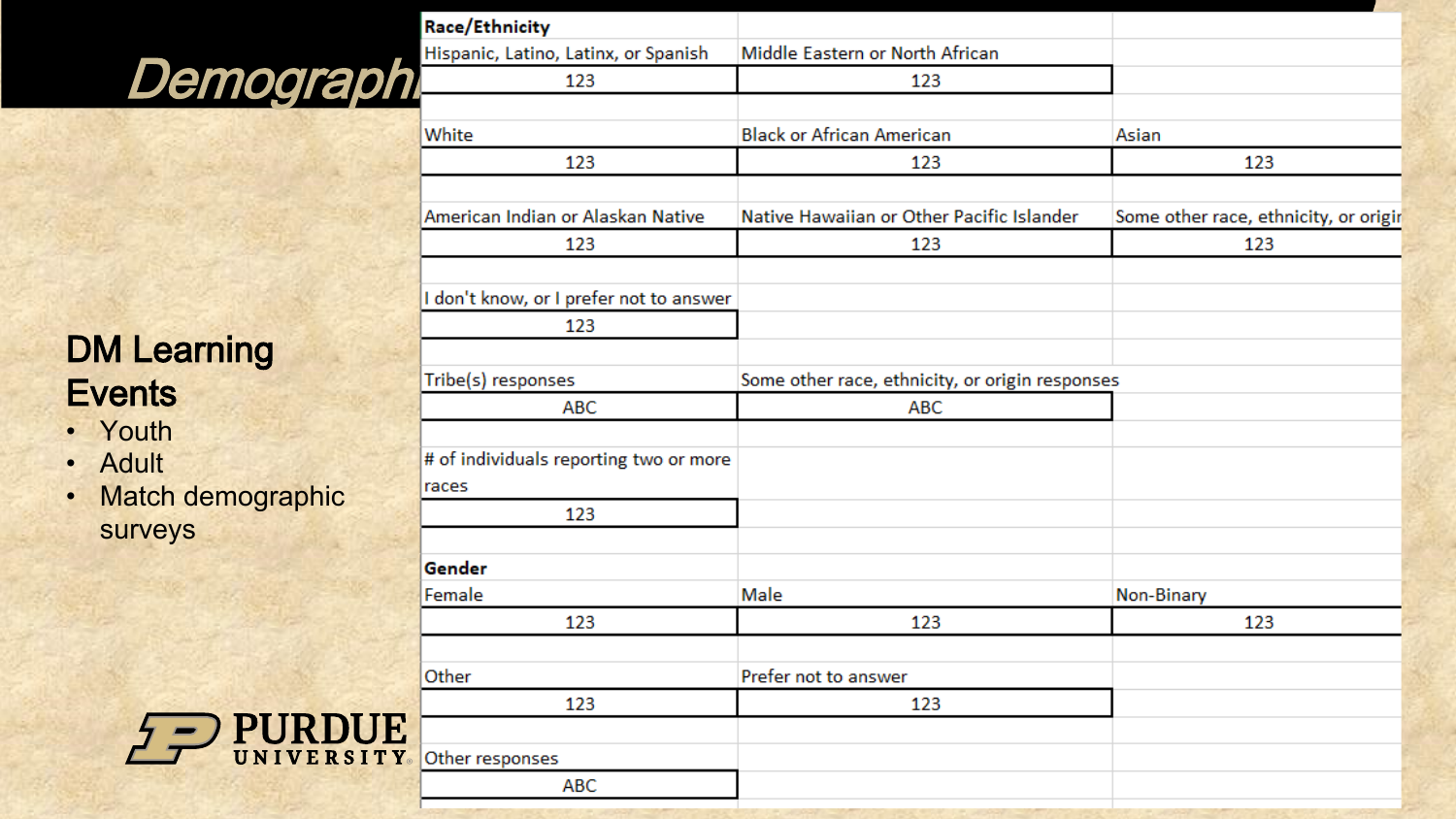### Demographics G

#### https://extension.purdue. edu/hub/



| Home                                                                                                             | <b>Business</b> |                                        | Diversity, Equity, & Inclusion                | <b>Evaluation</b>                                    | <b>Education Store</b> |                   | <b>Communications</b> |       | Learn |
|------------------------------------------------------------------------------------------------------------------|-----------------|----------------------------------------|-----------------------------------------------|------------------------------------------------------|------------------------|-------------------|-----------------------|-------|-------|
| <b>Staff Directory</b>                                                                                           |                 | <b>Faculty &amp; Specialists</b>       | <b>County Support</b>                         | <b>Annual Report</b>                                 |                        | ces               | <b>PCARET</b>         | Login |       |
|                                                                                                                  |                 |                                        | CITI & Research                               |                                                      |                        |                   |                       |       |       |
|                                                                                                                  |                 | Home > Digital Measures & Demographics | <b>Evaluation Training &amp;</b><br>Resources |                                                      |                        |                   |                       |       |       |
|                                                                                                                  |                 |                                        |                                               |                                                      |                        |                   |                       |       |       |
|                                                                                                                  |                 | Digital Measures & Demogra             |                                               | <b>Digital Measures &amp;</b><br><b>Demographics</b> |                        |                   |                       |       |       |
| <b>Digital Measures</b>                                                                                          |                 |                                        |                                               | Logic Models                                         |                        |                   |                       |       |       |
| Purdue Extension's Specialists and Educators ar<br>Digital Measures (DM) is the system we use to report advanced |                 |                                        | Performance Review (staff<br>only)            |                                                      |                        | their activities. |                       |       |       |

**NOTICE:** During DM rebuilding process, all current DM Extension and USDA screens are hidden. You are not able to enter any data. DM reports are available.

14

Instructions for Extension Educators (scroll down to the Extension Educators "button")

Instructions for Extension Specialists (scroll down to the Extension Specialists "button")

#### **DM Virtual Office Hours**

No office hours scheduled as this time. Please email DMhelp@lists.purdue.edu if you have questions.

#### **Demographics**

New information coming...... USDA Guidance and Purdue Extension Instructions for Demographic Data Collection Surveys - TBD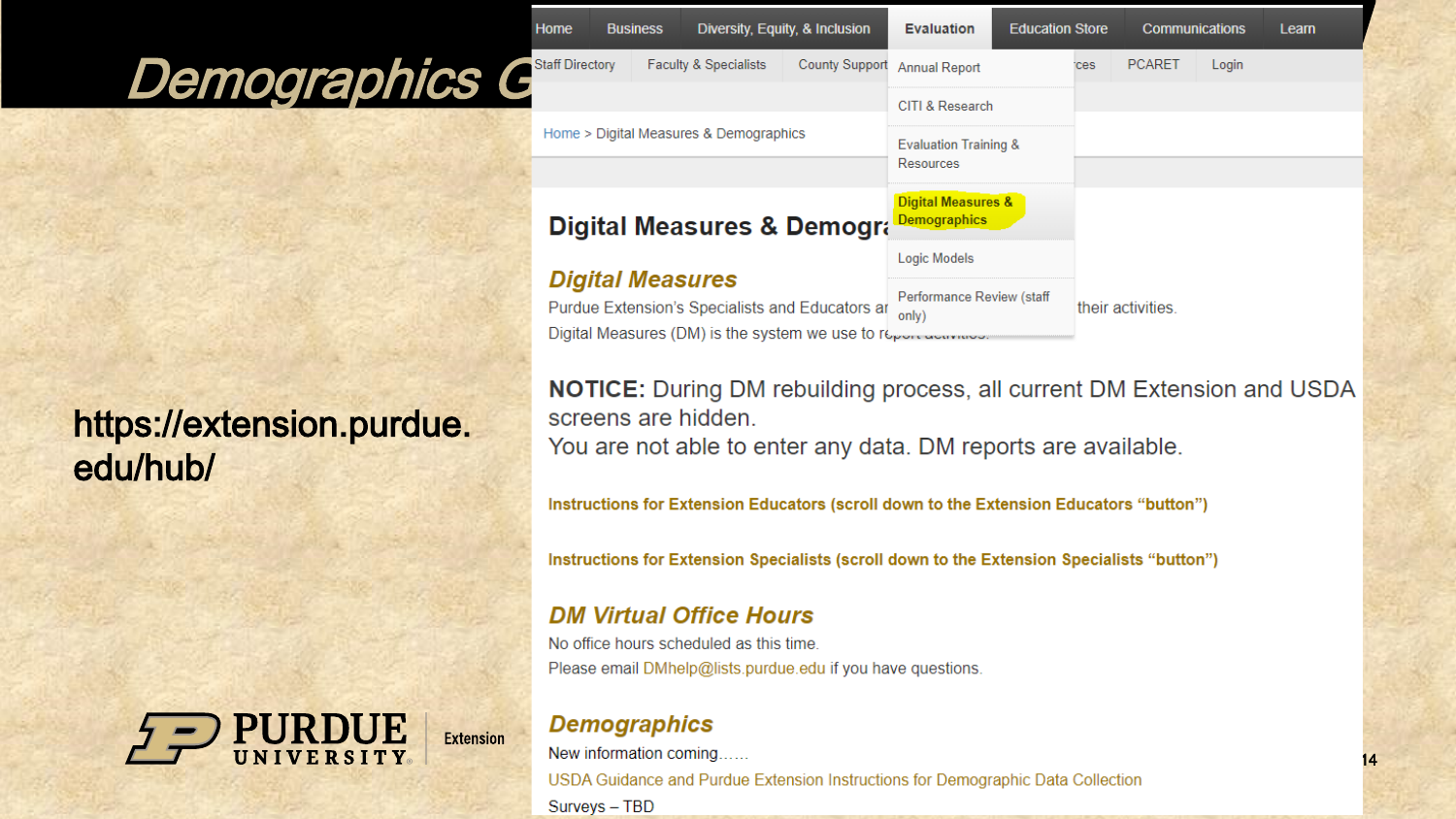

### **-Impact Statements**

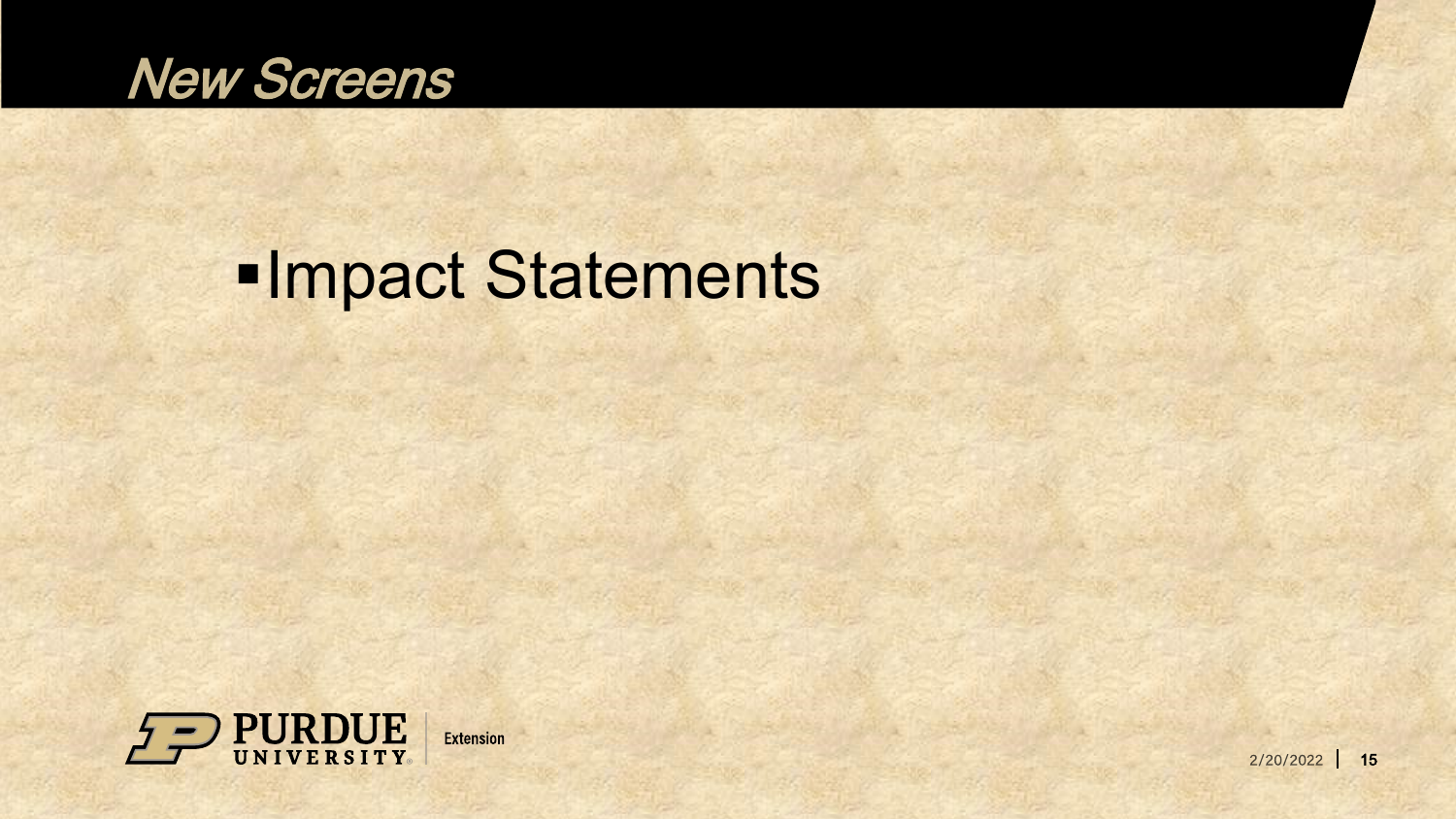

### **-Other Activities**